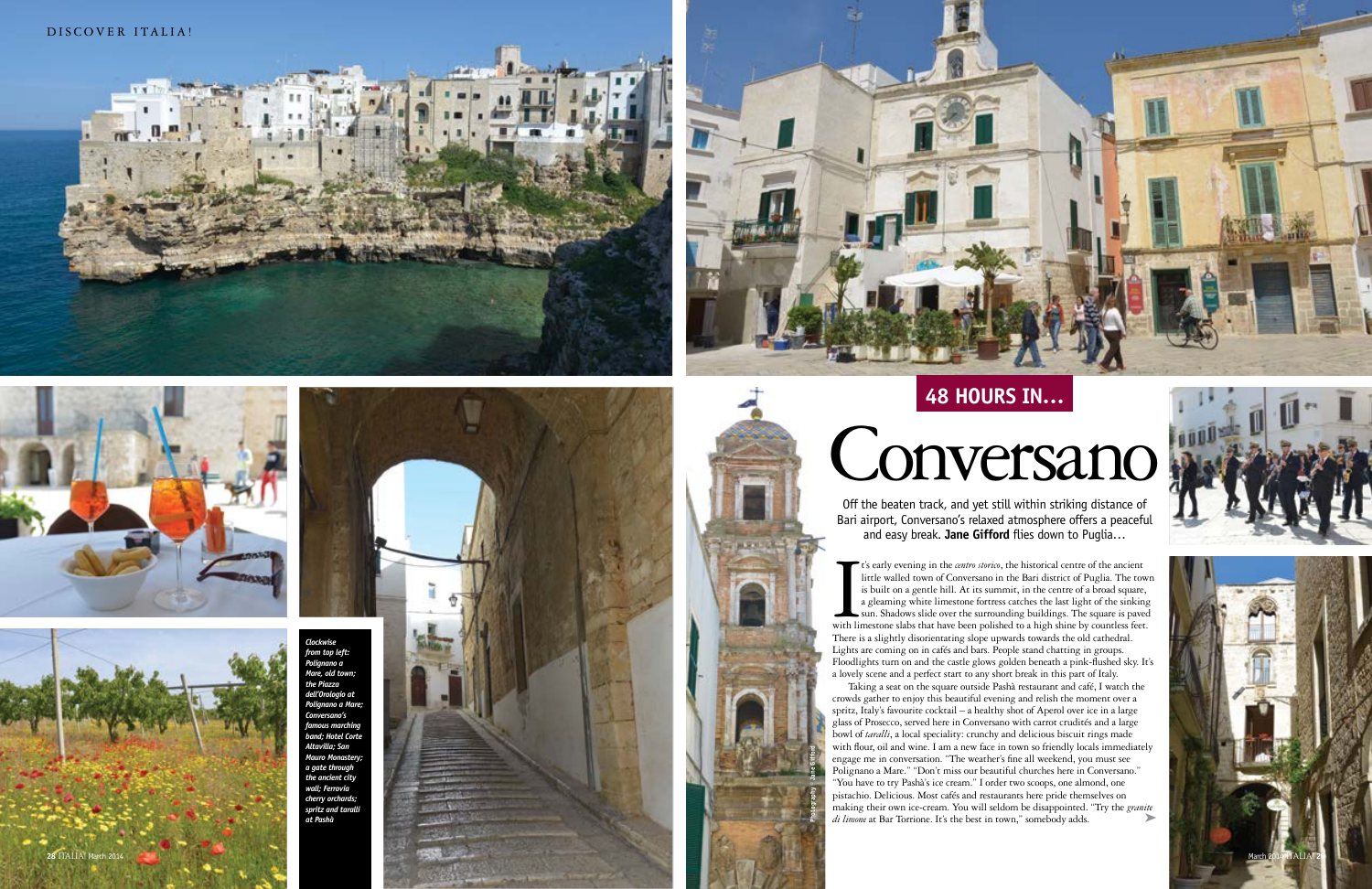**handball Go and see the local handball team. The population of Conversano is only 25,000 or so, but their handball team plays in the top national league. They're not doing very**  well this season **to be fair, but they have been national champions four times in the past decade.**

#### **don't miss**

**the Cherry Festival The cherry season comes early to Puglia and the first week of June is set aside to celebrate the harvest of the 'ferrovia' (railway) cherry, a fat, juicy local variety said to have originated from a single pit which took root on a railway siding near Sammichele di Bari in the 1930s.**

#### **don't miss**

► Overwhelmed with suggestions of what to see and do, I walk around the cathedral to Hotel Corte Altavilla, just moments away in the medieval backstreets in the heart of the old town. The hotel is itself a converted medieval court. The entrance is directly opposite the intricately carved main entrance to Conversano's Romanesque cathedral, which dates back to the 11th century. Damaged by fire in 1911, the cathedral has been restored inside and recently underwent a major cleaning outside. Now it is once more gleaming white. Almost everything in the old centre is built of white limestone, a distinguishing characteristic of

#### **what to see and do**

Puglian architecture. Generally the old town is closed to traffic. I have left my car in the pay-and-display car park nearby. "No," says the hotel receptionist. "No need to pay. Just park on the forecourt of any petrol station. There are two across

the road." I check with the garage attendant. "*Ma certo, signora*. It's what everybody does." He even moves a display stand right outside the kiosk so that I can fit in easily. And with that simple gesture all my parking problems are solved.

The railway station is only a short walk away from the old town so, even without a car, surrounding attractions, as well as Bari airport, are easily accessible. There is a decent bus service and most hotels have bicycles for guests to use. Since the immediate countryside is generally flat, this is a pleasant way to get about. Take a tour of the cherry orchards surrounding Conversano. Meander through olive

groves down to the sea or head off towards the Istrian Valley and amuse yourself by playing 'Spot the Trulli'.

#### **Take an early morning walk around THE CENTRO STORICO <sup>o</sup>**

Conversano is a little gem unspoilt by mass tourism and an ideal place to experience an authentic sample of Puglian life. The medieval

centre is remarkably unspoilt by modern development and one of Puglia's most beautiful beaches is only a few kilometres away. Up early, I join the dog-walkers and older residents for a turn around the old

town before breakfast. You can see the

Adriatic from Piazza Castello. The air is bright and clear and there is a light breeze off the sea. By 7am the cafés are already filling with regulars. Students from the college across the road favour Della Corte on Piazza Conciliazione, which is a continuation of the main square around the back of the castle. It's the most inexpensive of the bars and always lively. Those who want the best view or to read a newspaper in peace choose Pashà.

After breakfast I head down via San Mauro towards the three-tiered tower of Conversano's Benedictine Monastery, which was founded on an ancient crypt dedicated to San Mauro in the 6th century. Bright

yellow and blue majolica tiles on the tower's domed roof, and on a much larger dome behind it, gleam in the morning sun. This was once the most important monastery in Puglia. In the 13th century it was given by the Pope to Cistercian nuns, who were

**The Norman** 

remarkable in being the only female order in western Europe allowed to wear male religious symbols. The Civic Museum is housed in the impressively restored rooms of the monastery. Nearby, below the castle walls, within a little courtyard sheltered by awnings, is Caffè 7000. It's a great spot for coffee, juices and a variety of excellent quality snacks. Being off the main drag it's even more reasonably priced than the other bars, none of which are expensive. Back on Piazza Castello the sound of music announces the approach of Conversano's famous band, who march across the square carrying Trade Union banners. (Well, it's

**Hang out on Piazza Castello • 1** The is the real centre of the action, and if you do nothing else on a weekend in Conversano, you will not have wasted your time. There is plenty to do in the area, but if you decide that what you want to do is very little at all, you are well within your rights! Just spend the weekend sampling all the bars and cafés on the square and watch the world go by.

The early morning light shows the town off at its best, and if the town is busy with tourists at the time of your visit, this is the time to do your sightseeing. Visit Conversano's many churches, the Castle Museum, and don't miss the Civic Museum in the Benedictine Monastery.

## **TAKE A BIKE RIDE <sup>●</sup>**

Cycle out to the Chiesa di Santa Caterina d'Alessandria, an 8th century Byzantine rural church shaped like a four-leafed clove. The ancient watch tower and ruins of Castiglione date right back to the 14th century BC.

## **Visit Castle Marchione • 4**

This was once the lodge of a hunting estate belonging to the counts of Conversano Acquaviva of Aragon. In its day it was surrounded by oak grove and shrubland that covered more than 1,000 hecatres. According to legend, the castle is linked to the castle of Conversano by a secret passage.

#### **have an ice cream at Mario Campanella's Super Mago del Gelo • 5**

*Piazza Garibaldi 22, Polignano a Mare*  % **+39 080 424 0025 www.mariocampanellailsupermagodel**

#### **gelo.it**

Take a ride down to Polignano a Mare, have a swim at Cala Paura Beach (unless it's the middle of winter!) then visit the old town, and finish off the excursion by having an ice cream at Mario Campanella's Super Mago del Gelo, established in 1935 and still serving the best in town.

#### **Take the train to Castellana Grotte • 6**

#### **www.grottedicastellana.it**

In Conversano you are within range of the Caves of Castellana, one of the most important visitor attractions in all Puglia. Since they opened, the caves have attracted more than 15 million visitors, but that's just in recent times. Given that they started forming about 90 million years ago, one can imagine that a few others have been here before us. Book the two-hour English tour.

# *Bright yellow and blue majolica tiles on the tower's domed roof gleam in the morning sun*

## *Conversano is an ideal place to experience an authentic sample of Puglian life*



#### **where to stay**

## **HOTEL CORTE •**<br>*Vice Goffredo Alta*

*Vico Goffredo Altavilla 8, Conversano* % **+39 080 495 9668 www.cortealtavilla.it**

A 4-star 'Hotel de Charme' in a former medieval palace opposite the cathedral, right in the heart of the *centro storico* of Conversano. Secret yet sought after, tucked away as it is among the medieval *vicoli* of the old town. Friendly staff, and a little wellness centre. Great rooftop dining too, as well as complementary use of the beach club at Cozze. Rooms cost from €69 with breakfast included.

## **PALAZZO D'ERCHIA <sup>8</sup>**

*Via Acquaviva d'Aragona 116, Conversano* % **+39 080 495 0350**

#### **www.palazzoderchia.it**

A charming and popular little 3-star hotel located in a palace on the outskirts of the old town. Built in the 17th century, when the town was expanded and the district of Casalnuovo was built. Restoration work in 2002 gave the building back its original beauty by enriching its ancient surroundings with modern facilities, transforming it into a 3-star hotel with every comfort. Rooms cost from €52 with breakfast included.

## **Casale Delle Volpi • 9**

*Via Cellini 14, Conversano* **Book through www.booking.com**  If you need your independence, Casale delle Volpi offers self-catering accommodation with exposed stonework and ethnic-style furnishings. A onebedroom apartment for two adults in a 14th century building in the heart of the old town will cost you from €41 per night.

## **HOTEL SAN TOMMASO <sup>©</sup>**

*Casa da Bagiolaro, Polignano a Mare* % **+39 080 426 5573**

#### **www.santommaso.net**

An historic building full of old world charm and elegance on the road between Conversano and Polignano a Mare. All the elegance of 19th century hospitality combined with 21st century presentation. Prices range from £62 per night for a junior suite, with breakfast included.

## **HOTEL COVO DEI SARACENI <sup>®</sup>**

*Via Conversano 1a, Polignano a Mare*  % **+39 080 424 1177** 

#### **www.covodeisaraceni.com**

4-star elegance in a stunning location sheltered by the cliffs above Cala Paura Beach. Excellent food at il Bastione restaurant, and a wellness centre. The comfort and service of an internationallevel 4-star hotel but with an atmosphere typical of the Puglia region. Double rooms ➤ £91 with breakfast included.





#### discover italia!